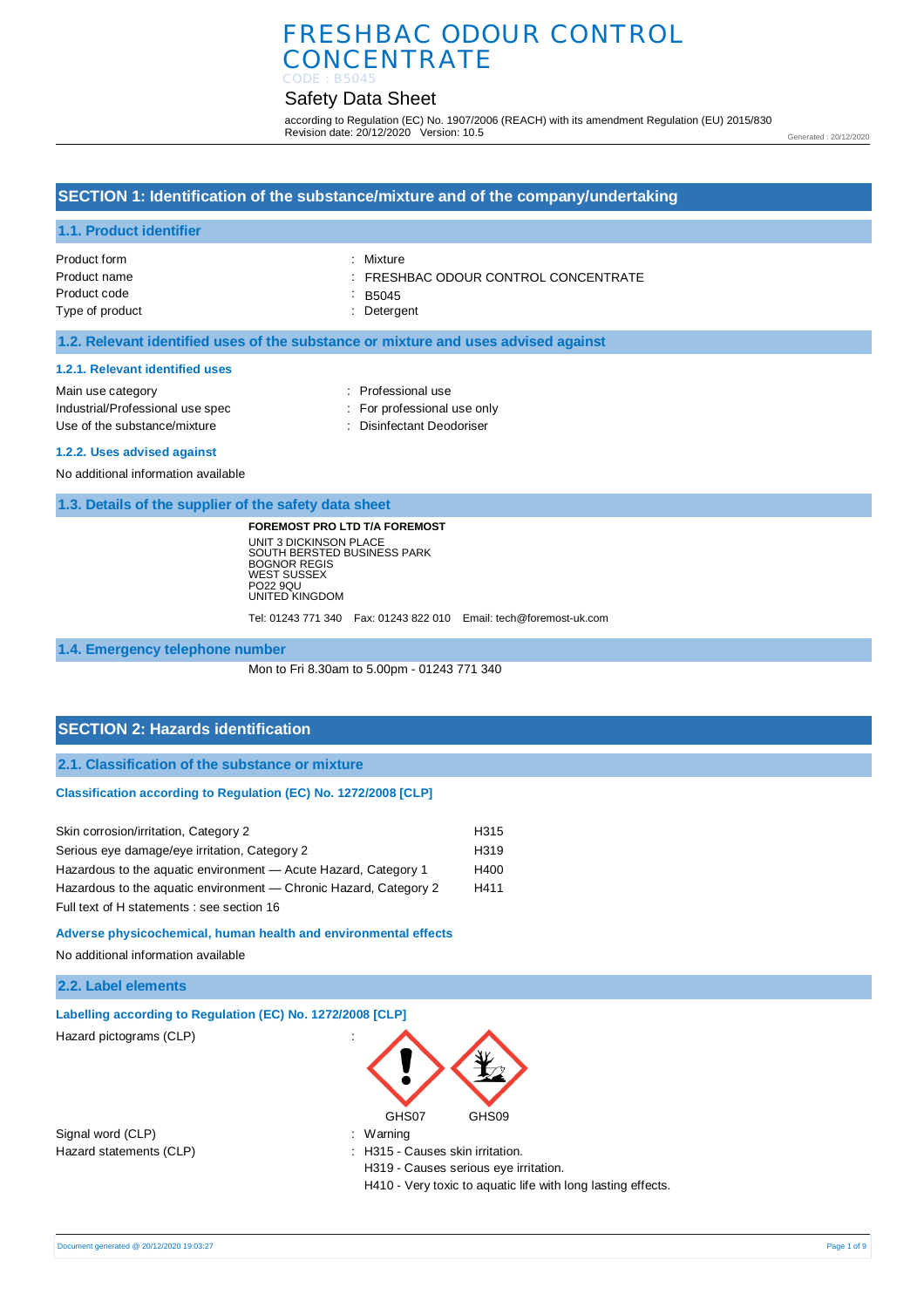according to Regulation (EC) No. 1907/2006 (REACH) with its amendment Regulation (EU) 2015/830

| Precautionary statements (CLP) | : P264 - Wash hands thoroughly after handling.                                            |
|--------------------------------|-------------------------------------------------------------------------------------------|
|                                | P273 - Avoid release to the environment.                                                  |
|                                | P280 - Wear eye protection, protective gloves.                                            |
|                                | P302+P352 - IF ON SKIN: Wash with plenty of soap, water.                                  |
|                                | P305+P351+P338 - IF IN EYES: Rinse cautiously with water for several minutes. Remove      |
|                                | contact lenses, if present and easy to do. Continue rinsing.                              |
|                                | P337+P313 - If eye irritation persists: Get medical advice/attention.                     |
|                                | P362+P364 - Take off contaminated clothing and wash it before reuse.                      |
|                                | P391 - Collect spillage.                                                                  |
| EUH-statements                 | : EUH208 - Contains (R)-p-mentha-1,8-diene; d-limonene. May produce an allergic reaction. |
|                                |                                                                                           |

### **2.3. Other hazards**

No additional information available

# **SECTION 3: Composition/information on ingredients**

### **3.1. Substances**

### Not applicable

### **3.2. Mixtures**

| <b>Name</b>                                                               | <b>Product identifier</b>                                                                               | $\frac{9}{6}$ | <b>Classification according to</b><br><b>Requlation (EC) No.</b><br>1272/2008 [CLP]                                                   |  |
|---------------------------------------------------------------------------|---------------------------------------------------------------------------------------------------------|---------------|---------------------------------------------------------------------------------------------------------------------------------------|--|
| Quaternary ammonium compounds, benzyl-C12-16-<br>alkyldimethyl, chlorides | (CAS-No.) 68424-85-1<br>(EC-No.) 270-325-2<br>(REACH-no) 01-2119965180-41                               | $1 - 5$       | Acute Tox. 4 (Oral), H302<br>Skin Corr. 1B, H314<br>Eye Dam. 1, H318<br>Aquatic Acute 1, H400 (M=10)<br>Aquatic Chronic 1, H410 (M=1) |  |
| (R)-p-mentha-1,8-diene; d-limonene                                        | (CAS-No.) 5989-27-5<br>(EC-No.) 227-813-5<br>(EC Index-No.) 601-029-00-7<br>(REACH-no) 01-2119529223-47 | $0.1 - 1$     | Flam. Lig. 3, H226<br>Skin Irrit. 2, H315<br><b>Skin Sens. 1, H317</b><br>Aquatic Acute 1, H400<br>Aquatic Chronic 1, H410            |  |

Full text of H-statements: see section 16

### **SECTION 4: First aid measures**

| 4.1. Description of first aid measures                           |                                                                                                                                                                                                    |
|------------------------------------------------------------------|----------------------------------------------------------------------------------------------------------------------------------------------------------------------------------------------------|
| First-aid measures general                                       | : Get medical advice/attention if you feel unwell.                                                                                                                                                 |
| First-aid measures after inhalation                              | : Remove person to fresh air and keep comfortable for breathing.                                                                                                                                   |
| First-aid measures after skin contact                            | : Wash skin with plenty of water.                                                                                                                                                                  |
| First-aid measures after eye contact                             | : IF IN EYES: Rinse cautiously with water for several minutes. Remove contact lenses, if<br>present and easy to do. Continue rinsing. If eye irritation persists: Get medical<br>advice/attention. |
| First-aid measures after ingestion                               | : Do NOT induce vomiting. Rinse mouth. Drink plenty of water. Get medical advice/attention.                                                                                                        |
| 4.2. Most important symptoms and effects, both acute and delayed |                                                                                                                                                                                                    |
| Symptoms/effects after inhalation                                | : May cause respiratory irritation.                                                                                                                                                                |
| Symptoms/effects after skin contact                              | : Causes skin irritation.                                                                                                                                                                          |
| Symptoms/effects after eye contact                               | : Causes serious eye damage.                                                                                                                                                                       |
| Symptoms/effects after ingestion                                 | : May cause gastrointestinal irritation, nausea, vomiting and diarrhoea.                                                                                                                           |

**4.3. Indication of any immediate medical attention and special treatment needed**

Treat symptomatically.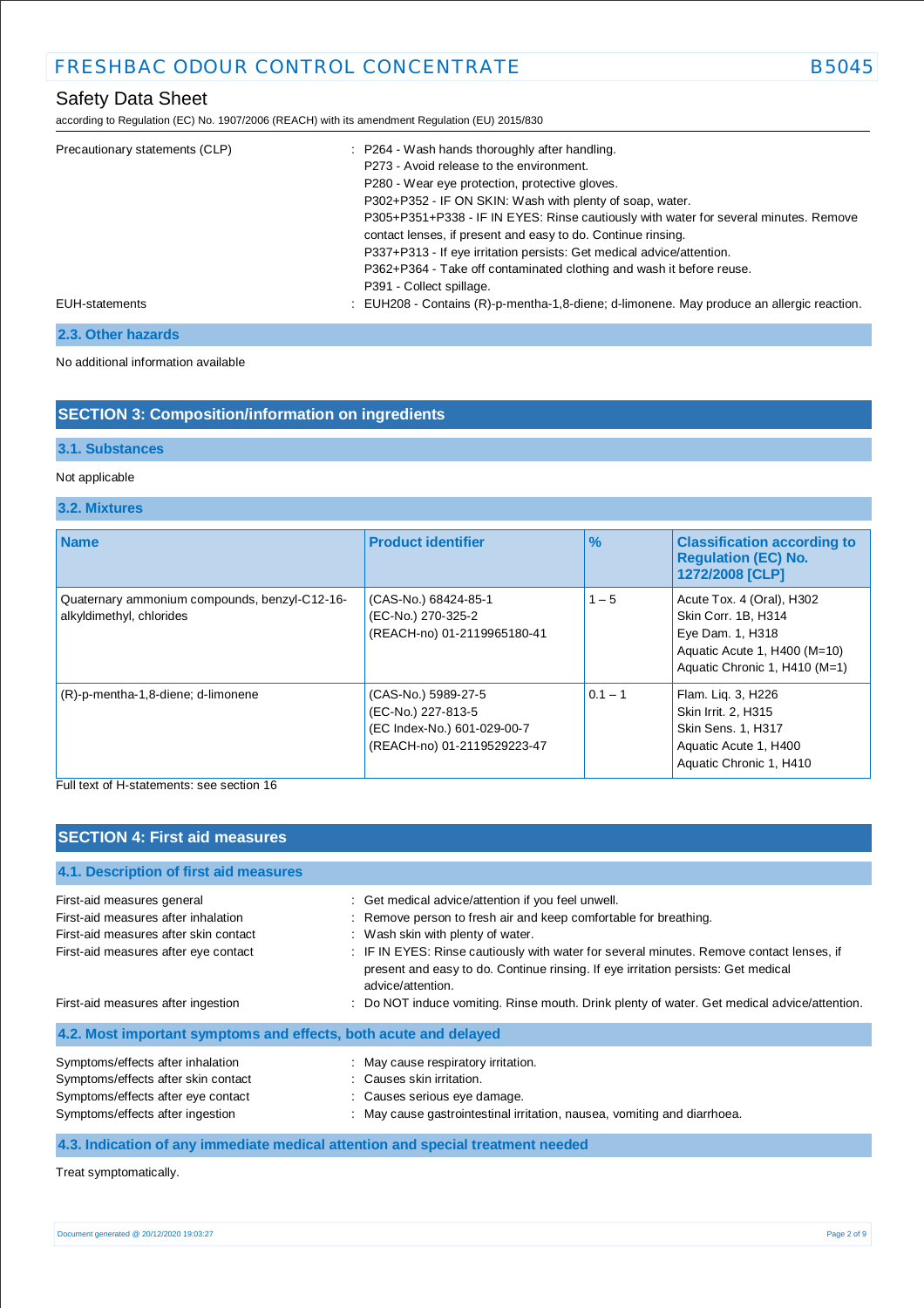# Safety Data Sheet

according to Regulation (EC) No. 1907/2006 (REACH) with its amendment Regulation (EU) 2015/830

| <b>SECTION 5: Firefighting measures</b>                                  |                                                |  |  |  |
|--------------------------------------------------------------------------|------------------------------------------------|--|--|--|
| 5.1. Extinguishing media                                                 |                                                |  |  |  |
| Suitable extinguishing media                                             | Carbon dioxide. Dry powder. Foam.              |  |  |  |
| 5.2. Special hazards arising from the substance or mixture               |                                                |  |  |  |
| No additional information available                                      |                                                |  |  |  |
| 5.3. Advice for firefighters                                             |                                                |  |  |  |
| No additional information available                                      |                                                |  |  |  |
|                                                                          |                                                |  |  |  |
| <b>SECTION 6: Accidental release measures</b>                            |                                                |  |  |  |
| 6.1. Personal precautions, protective equipment and emergency procedures |                                                |  |  |  |
|                                                                          |                                                |  |  |  |
| 6.1.1. For non-emergency personnel                                       |                                                |  |  |  |
| Emergency procedures                                                     | : Evacuate unnecessary personnel.              |  |  |  |
| 6.1.2. For emergency responders                                          |                                                |  |  |  |
| Protective equipment                                                     | Use personal protective equipment as required. |  |  |  |
| <b>6.2. Environmental precautions</b>                                    |                                                |  |  |  |

| 6.3. Methods and material for containment and cleaning up |                                                                                                                  |  |  |
|-----------------------------------------------------------|------------------------------------------------------------------------------------------------------------------|--|--|
| For containment<br>Methods for cleaning up                | Collect spillage.<br>: Soak up spills with inert solids, such as clay or diatomaceous earth as soon as possible. |  |  |
|                                                           |                                                                                                                  |  |  |

**6.4. Reference to other sections**

For further information refer to section 8: "Exposure controls/personal protection". For further information refer to section 13.

| <b>SECTION 7: Handling and storage</b>                                                                                 |                                                                                                                                                                                                       |  |  |
|------------------------------------------------------------------------------------------------------------------------|-------------------------------------------------------------------------------------------------------------------------------------------------------------------------------------------------------|--|--|
| 7.1. Precautions for safe handling                                                                                     |                                                                                                                                                                                                       |  |  |
| Precautions for safe handling<br>Hygiene measures<br>7.2. Conditions for safe storage, including any incompatibilities | : Avoid contact with skin and eyes.<br>: Do not eat, drink or smoke when using this product.                                                                                                          |  |  |
| <b>Technical measures</b><br>Storage conditions<br>Incompatible products<br>Special rules on packaging                 | : Does not require any specific or particular technical measures.<br>: Keep container closed when not in use.<br>: Oxidizing agent. Strong acids. Strong bases.<br>: Keep only in original container. |  |  |

**7.3. Specific end use(s)**

No additional information available

### **SECTION 8: Exposure controls/personal protection**

**8.1. Control parameters**

**8.1.1 National occupational exposure and biological limit values** 

No additional information available

**8.1.2. Recommended monitoring procedures** 

No additional information available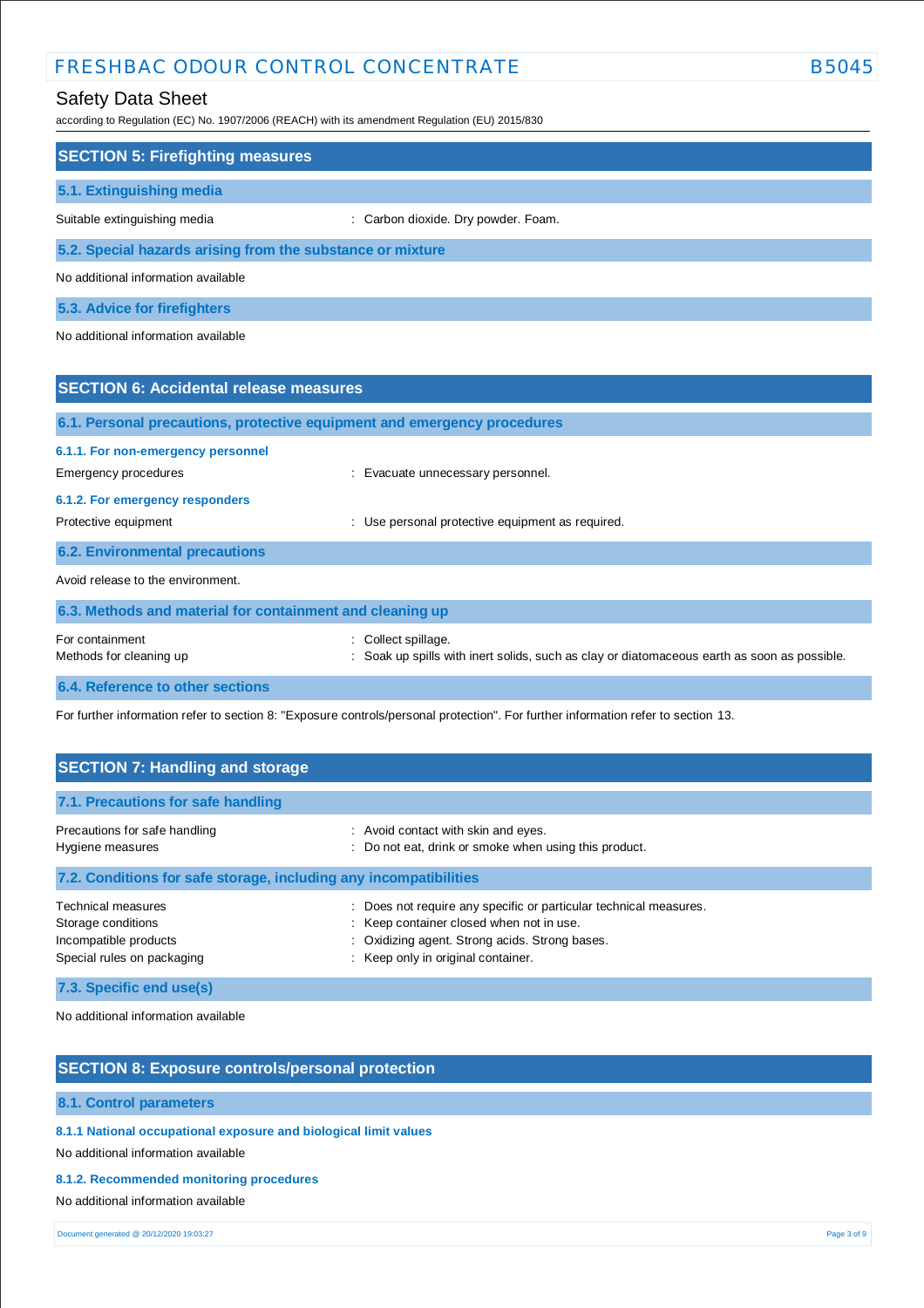# FRESHBAC ODOUR CONTROL CONCENTRATE FRESHBAC ODOUR CONTROL CONCENTRATE

### Safety Data Sheet

according to Regulation (EC) No. 1907/2006 (REACH) with its amendment Regulation (EU) 2015/830

#### **8.1.3. Air contaminants formed**

No additional information available

#### **8.1.4. DNEL and PNEC**

No additional information available

#### **8.1.5. Control banding**

No additional information available

**8.2. Exposure controls**

#### **8.2.1. Appropriate engineering controls**

# No additional information available

### **8.2.2. Personal protection equipment**

#### **Personal protective equipment symbol(s):**



#### **8.2.2.1. Eye and face protection**

# **Eye protection:** Safety glasses. EN 166

#### **8.2.2.2. Skin protection**

#### **Skin and body protection:**

Not required for normal conditions of use

#### **Hand protection:**

Chemical resistant gloves (according to European standard EN 374 or equivalent). Nitrile rubber gloves

# **Other skin protection Materials for protective clothing:** Not required for normal conditions of use

#### **8.2.2.3. Respiratory protection**

#### **Respiratory protection:**

Not required for normal conditions of use

#### **8.2.2.4. Thermal hazards**

No additional information available

#### **8.2.3. Environmental exposure controls**

No additional information available

| <b>SECTION 9: Physical and chemical properties</b>         |           |  |  |
|------------------------------------------------------------|-----------|--|--|
|                                                            |           |  |  |
| 9.1. Information on basic physical and chemical properties |           |  |  |
| Physical state                                             | : Liguid  |  |  |
| Appearance                                                 | : Liquid. |  |  |
| Colour                                                     | brown.    |  |  |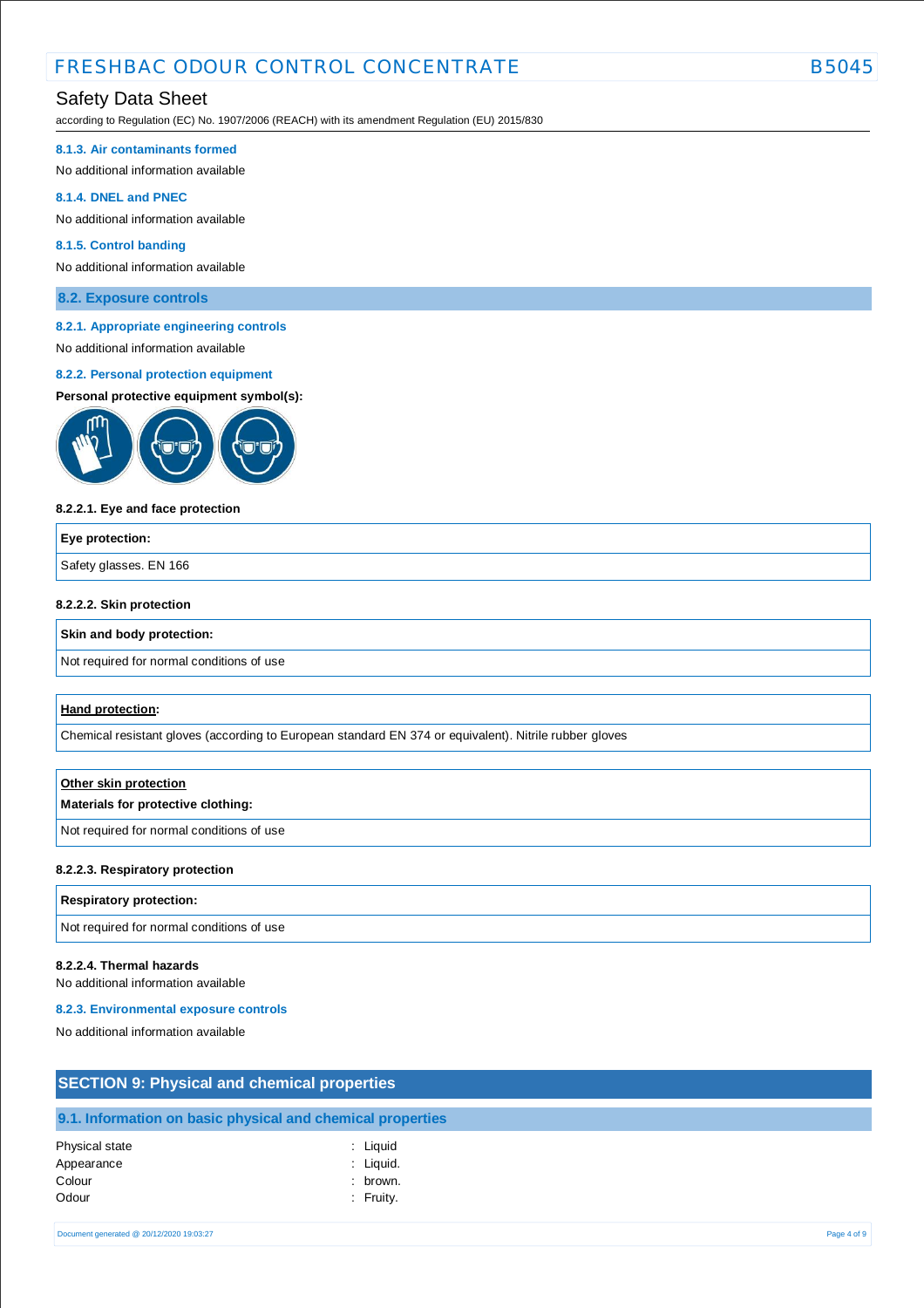# Safety Data Sheet

according to Regulation (EC) No. 1907/2006 (REACH) with its amendment Regulation (EU) 2015/830

| Odour threshold<br>рH                           |   | No data available<br>6 |
|-------------------------------------------------|---|------------------------|
| Relative evaporation rate (butylacetate=1)      |   | No data available      |
| Melting point                                   |   | No data available      |
| Freezing point                                  |   | No data available      |
| Boiling point                                   |   | $\geq 100$ °C          |
| Flash point                                     |   | No data available      |
| Auto-ignition temperature                       |   | No data available      |
| Decomposition temperature                       |   | No data available      |
| Flammability (solid, gas)                       |   | No data available      |
| Vapour pressure                                 |   | No data available      |
| Relative vapour density at 20 °C                | ٠ | No data available      |
| Relative density                                | İ | 0.99                   |
| Solubility                                      |   | Soluble in water.      |
| Partition coefficient n-octanol/water (Log Pow) |   | No data available      |
| Viscosity, kinematic                            |   | No data available      |
| Viscosity, dynamic                              |   | No data available      |
| Explosive properties                            |   | No data available      |
| Oxidising properties                            |   | No data available      |
| Explosive limits                                |   | No data available      |

#### **9.2. Other information**

No additional information available

### **SECTION 10: Stability and reactivity**

### **10.1. Reactivity**

The product is non-reactive under normal conditions of use, storage and transport.

#### **10.2. Chemical stability**

Stable under normal conditions of use.

**10.3. Possibility of hazardous reactions**

No dangerous reactions known under normal conditions of use.

**10.4. Conditions to avoid**

None under recommended storage and handling conditions (see section 7).

**10.5. Incompatible materials**

None under normal use.

**10.6. Hazardous decomposition products**

Under normal conditions of storage and use, hazardous decomposition products should not be produced.

| <b>SECTION 11: Toxicological information</b> |                                           |  |
|----------------------------------------------|-------------------------------------------|--|
|                                              |                                           |  |
| 11.1 Information on toxicological effects    |                                           |  |
| Acute toxicity (oral)                        | : Not classified                          |  |
| Acute toxicity (dermal)                      | : Not classified                          |  |
| Acute toxicity (inhalation)                  | : Not classified                          |  |
| Skin corrosion/irritation                    | : Causes skin irritation.<br>pH: 6        |  |
| Serious eye damage/irritation                | : Causes serious eye irritation.<br>pH: 6 |  |
| Respiratory or skin sensitisation            | : Not classified                          |  |
| Germ cell mutagenicity                       | : Not classified                          |  |

Document generated @ 20/12/2020 19:03:27 Page 5 of 9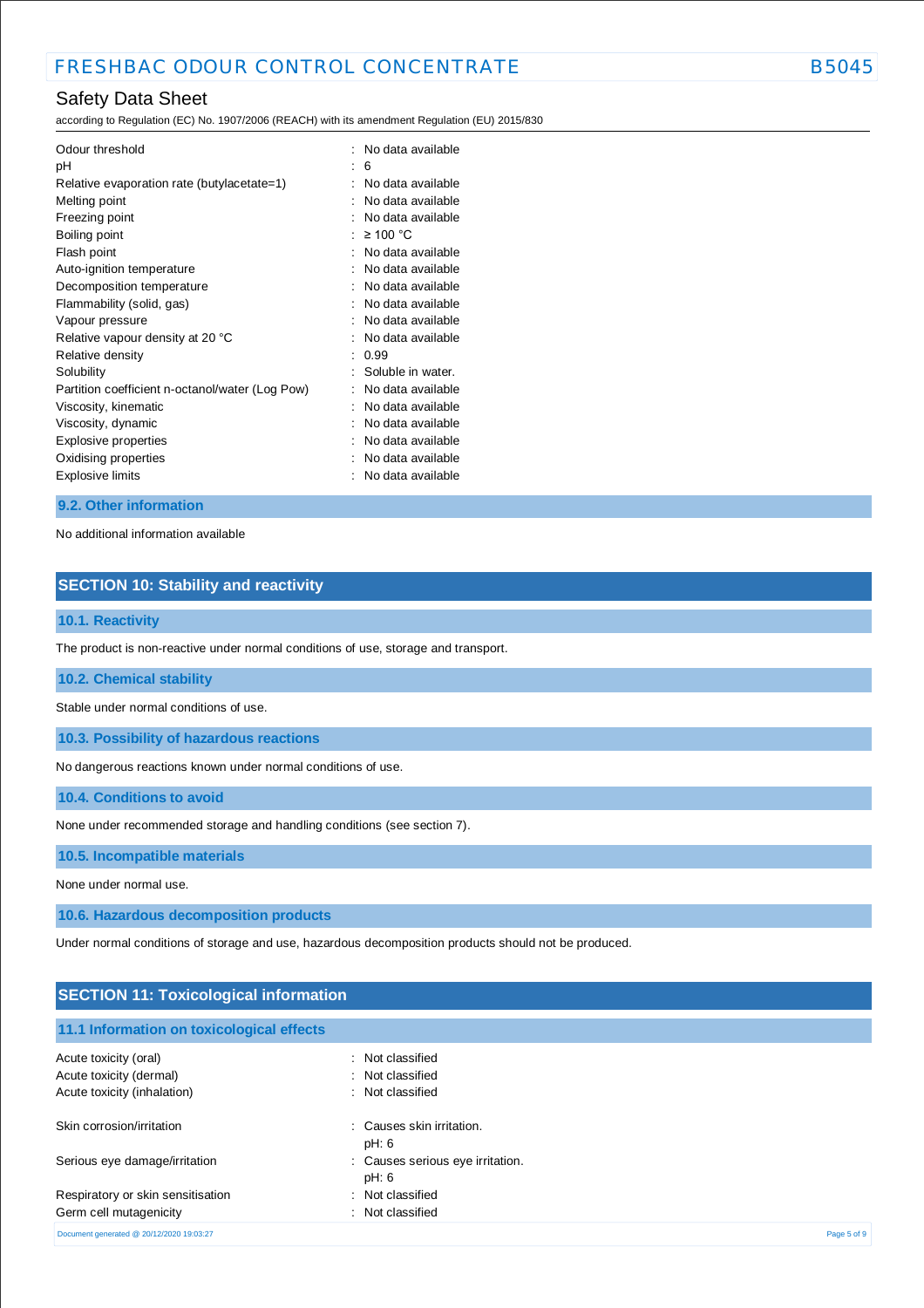according to Regulation (EC) No. 1907/2006 (REACH) with its amendment Regulation (EU) 2015/830

| Carcinogenicity        | : Not classified |
|------------------------|------------------|
| Reproductive toxicity  | : Not classified |
| STOT-single exposure   | : Not classified |
| STOT-repeated exposure | : Not classified |
| Aspiration hazard      | : Not classified |

# **SECTION 12: Ecological information**

#### **12.1. Toxicity**

| Hazardous to the aquatic environment, short-term                        | Very toxic to aquatic life.                        |
|-------------------------------------------------------------------------|----------------------------------------------------|
| (acute)<br>Hazardous to the aquatic environment, long-term<br>(chronic) | : Toxic to aquatic life with long lasting effects. |

#### **12.2. Persistence and degradability**

No additional information available

**12.3. Bioaccumulative potential**

No additional information available

**12.4. Mobility in soil**

No additional information available

**12.5. Results of PBT and vPvB assessment**

No additional information available

**12.6. Other adverse effects**

No additional information available

# **SECTION 13: Disposal considerations**

**13.1. Waste treatment methods**

No additional information available

### **SECTION 14: Transport information**

In accordance with ADR / IMDG / IATA

| 14.1 UN number                                                                                                                   |                                                                                                                                                                                                                                                                                                 |             |
|----------------------------------------------------------------------------------------------------------------------------------|-------------------------------------------------------------------------------------------------------------------------------------------------------------------------------------------------------------------------------------------------------------------------------------------------|-------------|
| UN-No. (ADR)<br>UN-No. (IMDG)<br>UN-No. (IATA)                                                                                   | : UN 3082<br>: UN 3082<br>$:$ UN 3082                                                                                                                                                                                                                                                           |             |
| 14.2. UN proper shipping name                                                                                                    |                                                                                                                                                                                                                                                                                                 |             |
| Proper Shipping Name (ADR)<br>Proper Shipping Name (IMDG)<br>Proper Shipping Name (IATA)<br>Transport document description (ADR) | : ENVIRONMENTALLY HAZARDOUS SUBSTANCE, LIQUID, N.O.S.<br>: ENVIRONMENTALLY HAZARDOUS SUBSTANCE, LIQUID, N.O.S.<br>: Environmentally hazardous substance, liquid, n.o.s.<br>: UN 3082 ENVIRONMENTALLY HAZARDOUS SUBSTANCE, LIQUID, N.O.S.<br>(ALKYLDIMETHYLBENZYLAMMONIUM CHLORIDE), 9, III, (E) |             |
| Document generated @ 20/12/2020 19:03:27                                                                                         |                                                                                                                                                                                                                                                                                                 | Page 6 of 9 |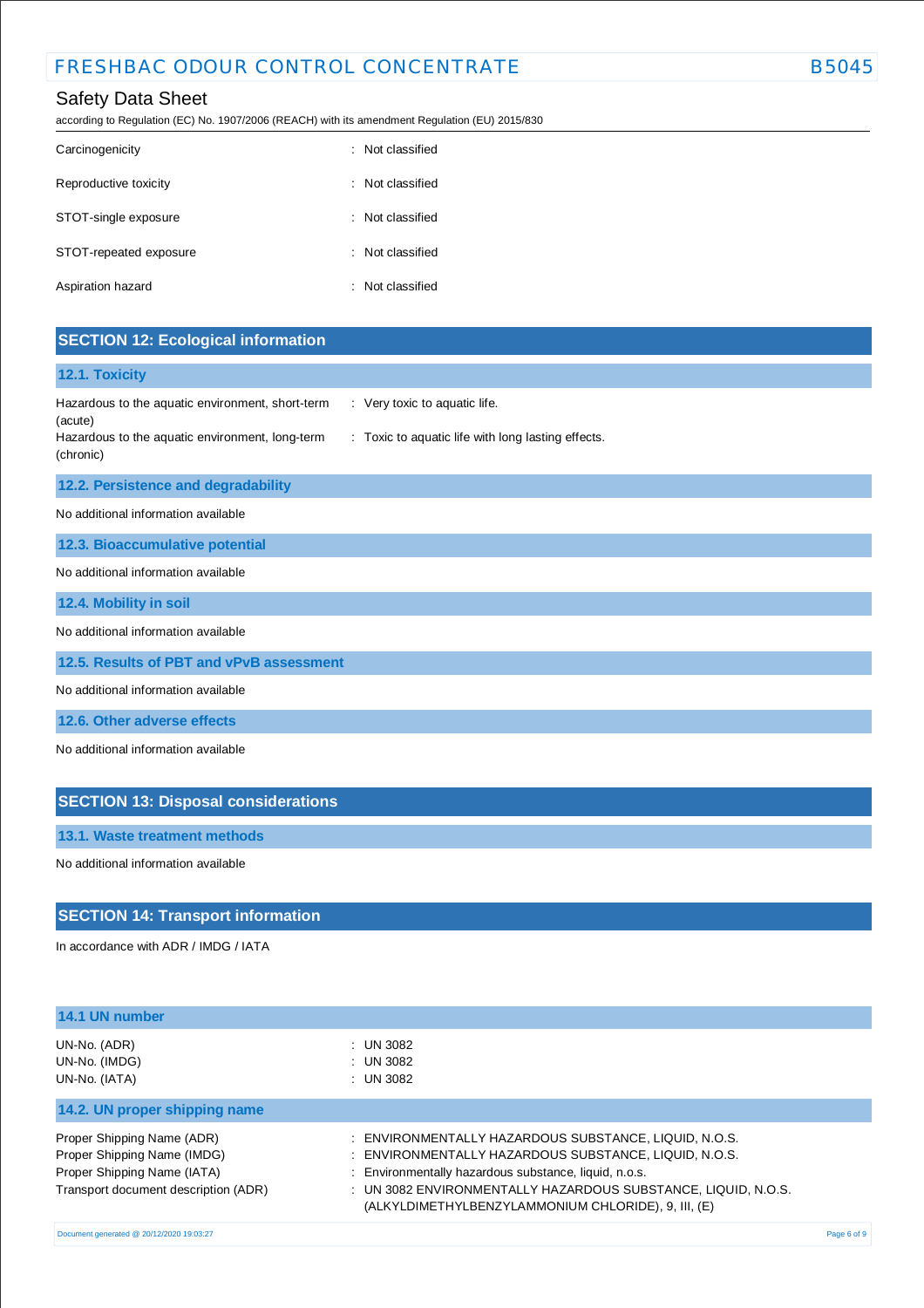# Safety Data Sheet

according to Regulation (EC) No. 1907/2006 (REACH) with its amendment Regulation (EU) 2015/830

| Transport document description (IMDG) | : UN 3082 ENVIRONMENTALLY HAZARDOUS SUBSTANCE. LIQUID. N.O.S.<br>(ALKYLDIMETHYLBENZYLAMMONIUM CHLORIDE), 9, III |
|---------------------------------------|-----------------------------------------------------------------------------------------------------------------|
| Transport document description (IATA) | : UN 3082 Environmentally hazardous substance, liquid, n.o.s.<br>(ALKYLDIMETHYLBENZYLAMMONIUM CHLORIDE), 9, III |

**14.3. Transport hazard class(es)**

### **ADR**

Transport hazard class(es) (ADR) : 9 Danger labels (ADR)  $\qquad \qquad$  : 9



:





Transport hazard class(es) (IATA) : 9 Danger labels (IATA) : 9



| 14.4. Packing group                                                 |                                                                                                                                                                                                                                                                            |
|---------------------------------------------------------------------|----------------------------------------------------------------------------------------------------------------------------------------------------------------------------------------------------------------------------------------------------------------------------|
| Packing group (ADR)<br>Packing group (IMDG)<br>Packing group (IATA) | $\therefore$ $\blacksquare$<br>$\therefore$ III<br>$\therefore$ III                                                                                                                                                                                                        |
| <b>14.5. Environmental hazards</b>                                  |                                                                                                                                                                                                                                                                            |
| Dangerous for the environment                                       | : Yes (Environmentally hazardous substances derogation applies (quantity of liquids $\leq$ 5 litres<br>or net mass of solids $\leq$ 5 kg). The environmentally hazardous substance mark is therefore<br>not required, as stated in the ADR regulation, section 5.2.1.8.1.) |
| Marine pollutant                                                    | : Yes (IMDG 5.2.1.6.1 derogation applies (quantity of liquids ≤ 5 litres or net mass of solids ≤<br>5 kg))                                                                                                                                                                 |
| Other information                                                   | : No supplementary information available                                                                                                                                                                                                                                   |
| 14.6. Special precautions for user                                  |                                                                                                                                                                                                                                                                            |
| <b>Overland transport</b>                                           |                                                                                                                                                                                                                                                                            |
| Classification code (ADR)                                           | : M6                                                                                                                                                                                                                                                                       |
| Special provisions (ADR)                                            | : 274, 335, 601                                                                                                                                                                                                                                                            |
| Limited quantities (ADR)                                            | : 51                                                                                                                                                                                                                                                                       |
| Excepted quantities (ADR)                                           | $\therefore$ E1                                                                                                                                                                                                                                                            |
| Packing instructions (ADR)                                          | : P001, IBC03, LP01, R001                                                                                                                                                                                                                                                  |
| Special packing provisions (ADR)                                    | $:$ PP1                                                                                                                                                                                                                                                                    |
| Mixed packing provisions (ADR)                                      | $\therefore$ MP19                                                                                                                                                                                                                                                          |
| Portable tank and bulk container instructions (ADR)                 | $\therefore$ T4                                                                                                                                                                                                                                                            |
| Portable tank and bulk container special provisions<br>(ADR)        | : TP1, TP29                                                                                                                                                                                                                                                                |
| Tank code (ADR)                                                     | : LGBV                                                                                                                                                                                                                                                                     |
| Vehicle for tank carriage                                           | : AT                                                                                                                                                                                                                                                                       |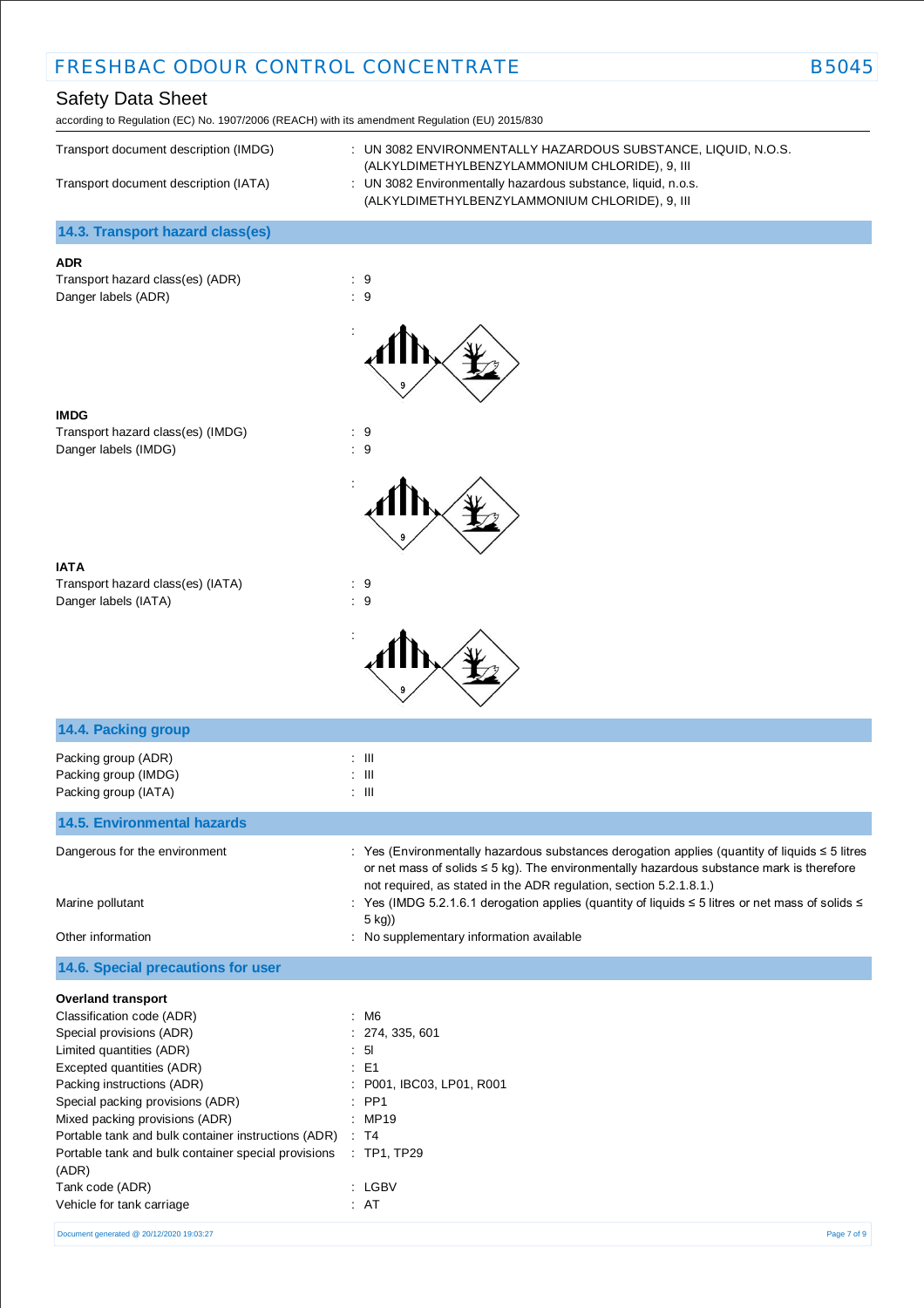# Safety Data Sheet

according to Regulation (EC) No. 1907/2006 (REACH) with its amendment Regulation (EU) 2015/830

| Transport category (ADR)<br>Special provisions for carriage - Packages (ADR)<br>Special provisions for carriage - Loading, unloading<br>and handling (ADR)<br>Hazard identification number (Kemler No.) | İ | 3<br>: V12<br>CV13<br>90 |
|---------------------------------------------------------------------------------------------------------------------------------------------------------------------------------------------------------|---|--------------------------|
| Orange plates                                                                                                                                                                                           |   | <b>90</b>                |
|                                                                                                                                                                                                         |   | 3082                     |
| Tunnel restriction code (ADR)<br>EAC code                                                                                                                                                               | ÷ | Е<br>: 3Z                |
| <b>Transport by sea</b>                                                                                                                                                                                 |   |                          |
| Special provisions (IMDG)                                                                                                                                                                               |   | 274, 335, 969            |
| Limited quantities (IMDG)                                                                                                                                                                               |   | 5L                       |
| Excepted quantities (IMDG)                                                                                                                                                                              |   | E1                       |
| Packing instructions (IMDG)                                                                                                                                                                             |   | P001, LP01               |
| Special packing provisions (IMDG)                                                                                                                                                                       |   | PP <sub>1</sub>          |
| IBC packing instructions (IMDG)                                                                                                                                                                         |   | IBC03                    |
| Tank instructions (IMDG)                                                                                                                                                                                |   | T4                       |
| Tank special provisions (IMDG)                                                                                                                                                                          |   | : TP2, TP29              |
| EmS-No. (Fire)                                                                                                                                                                                          |   | $F-A$                    |
| EmS-No. (Spillage)                                                                                                                                                                                      |   | $: S-F$                  |
| Stowage category (IMDG)                                                                                                                                                                                 |   | Α                        |
| Air transport                                                                                                                                                                                           |   |                          |
| PCA Excepted quantities (IATA)                                                                                                                                                                          |   | E <sub>1</sub>           |
| PCA Limited quantities (IATA)                                                                                                                                                                           |   | Y964                     |
| PCA limited quantity max net quantity (IATA)                                                                                                                                                            |   | 30kgG                    |
| PCA packing instructions (IATA)                                                                                                                                                                         |   | 964                      |
| PCA max net quantity (IATA)                                                                                                                                                                             |   | 450L                     |
| CAO packing instructions (IATA)                                                                                                                                                                         |   | 964                      |
| CAO max net quantity (IATA)                                                                                                                                                                             |   | 450L                     |
| Special provisions (IATA)                                                                                                                                                                               |   | A97, A158, A197          |
| ERG code (IATA)                                                                                                                                                                                         |   | 9L                       |

#### **14.7. Transport in bulk according to Annex II of Marpol and the IBC Code**

IBC code : Not applicable.

### **SECTION 15: Regulatory information**

**15.1. Safety, health and environmental regulations/legislation specific for the substance or mixture**

#### **15.1.1. EU-Regulations**

Contains no REACH substances with Annex XVII restrictions

Contains no substance on the REACH candidate list

Contains no REACH Annex XIV substances

Contains no substance subject to Regulation (EU) No 649/2012 of the European Parliament and of the Council of 4 July 2012 concerning the export and import of hazardous chemicals.

Contains no substance subject to Regulation (EU) No 2019/1021 of the European Parliament and of the Council of 20 June 2019 on persistent organic pollutants

Allergenic fragrances > 0,01%:

| <b>D-LIMONENE</b> |
|-------------------|
| COUMARIN          |

| Detergent Regulation (648/2004/EC): Labelling of contents:                     |               |  |
|--------------------------------------------------------------------------------|---------------|--|
| <b>Component</b>                                                               | $\frac{9}{6}$ |  |
| cationic surfactants, non-ionic surfactants, amphoteric surfactants<br>$< 5\%$ |               |  |
| perfumes                                                                       |               |  |

Document generated @ 20/12/2020 19:03:27 Page 8 of 9